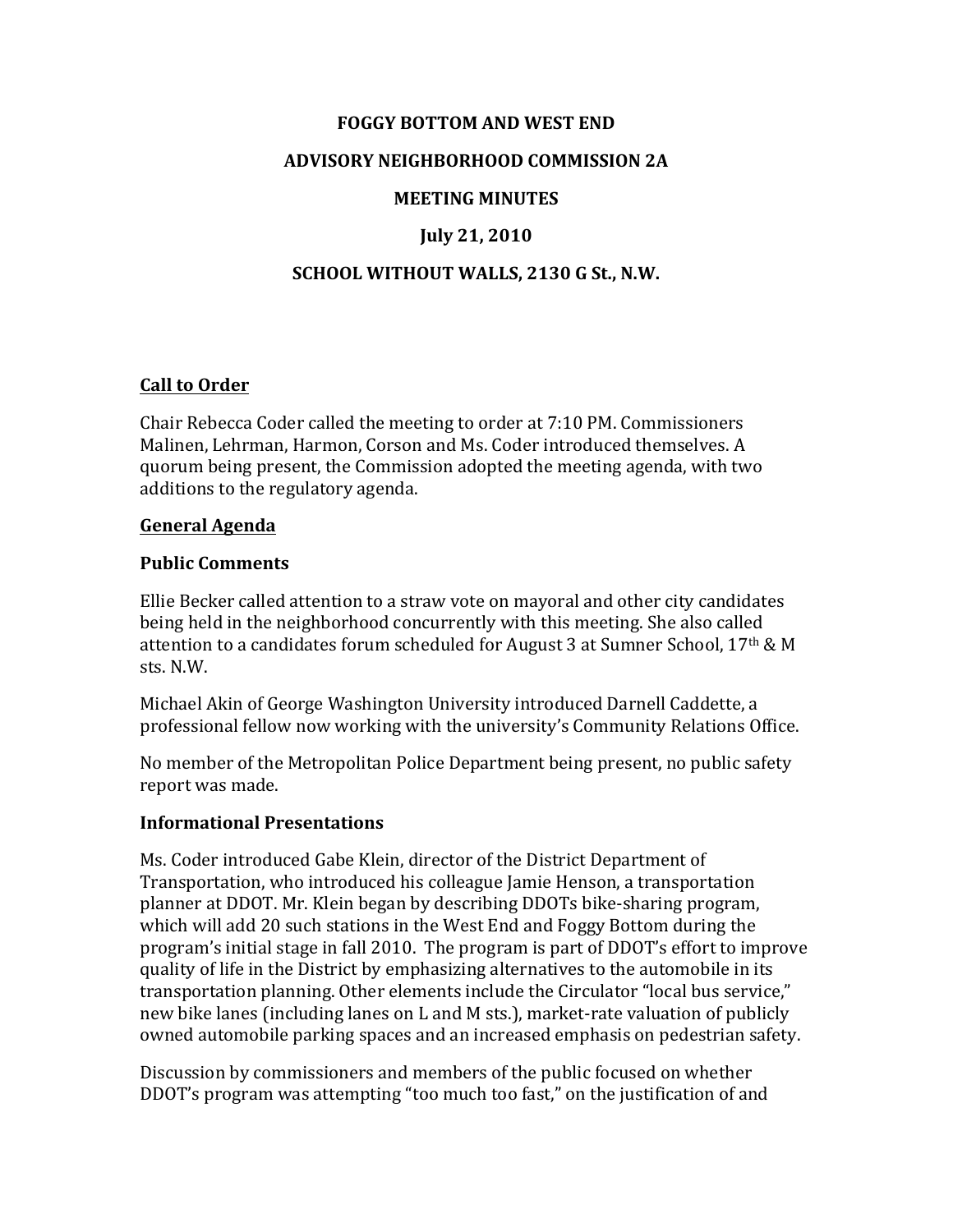models for the bike-friendly policy, pedestrian safety at Washington Circle and on the program's impact on residential parking in these neighborhoods. In response, Mr. Klein reviewed the history of the District's transportation development during the era of automobile dominance established during the 1960s by federal policy and emphasized DDOT's "heavy duty data analysis" as the basis for planning. Mr. Henson discussed the planned conversion of New Hampshire Ave. to a two-way street between DuPont and Washington circles, which is expected to begin on March 29, 2011 and to be completed by August 2012.

Mr. Klein also reviewed DDOT's plan to reintroduce streetcars into the District's transportation mix, beginning in Northeast and Southeast Washington. Eventually the streetcar system will extend to K Street N.W., linking Union Station and Washington Circle. Between 25 and 50 percent of the 1.5 billion dollar cost of the new system will come from private sources, he stated. The National Capital Parks and Planning Commission, historically automobile-oriented, has limited authority in these matters and has recently conceded as much in writing.

# **Special Event**

Ira Brody of Washington Sports & Event Management described plans for the Nation's Triathlon scheduled for September 12, 2010, emphasizing street closing and other impacts in this neighborhood. Commissioners made no objections and directed the executive director to send a letter stating as much to Mr. Brody.

# **Informational presentations (cont'd)**

Mr. Josh Levin, an independent film producer and former restaurant and bar owner, described his plan to revive the West End Cinema at  $23^{rd}$  & M sts. N.W. The reopened theater will emphasize documentary and arts films and festival programs and will serve alcohol and "real food." Occupancy will be below the current 258-seat capacity. He is planning to open the new facility on or about October 1, 2010.

Joyce Tsepas, Ward 2 Community Planner with the DC Office of Planning, gave an overview of the OP and the process that moves from planning to implementation. Commissioner and public commenters focused on the need for more transparency in planning decisions and for plans to be based on current demographics, especially in public recreation.

# **Regulatory Agenda**

Mitchell Herman, co-owner of Ris Restaurant, described the discrepancy among permits issued by various D.C. agencies governing occupancy limits for outdoor sidewalk seating at the corner of  $23<sup>rd</sup>$  and L streets, N.W. He asked the Commission's support in establishing a uniform limit of seventy (70) seats. He further asked for flexibility in installing four to eight umbrellas to the outdoor seating area. Commissioners raised no objection to these changes, nor did members of the public attending this meeting.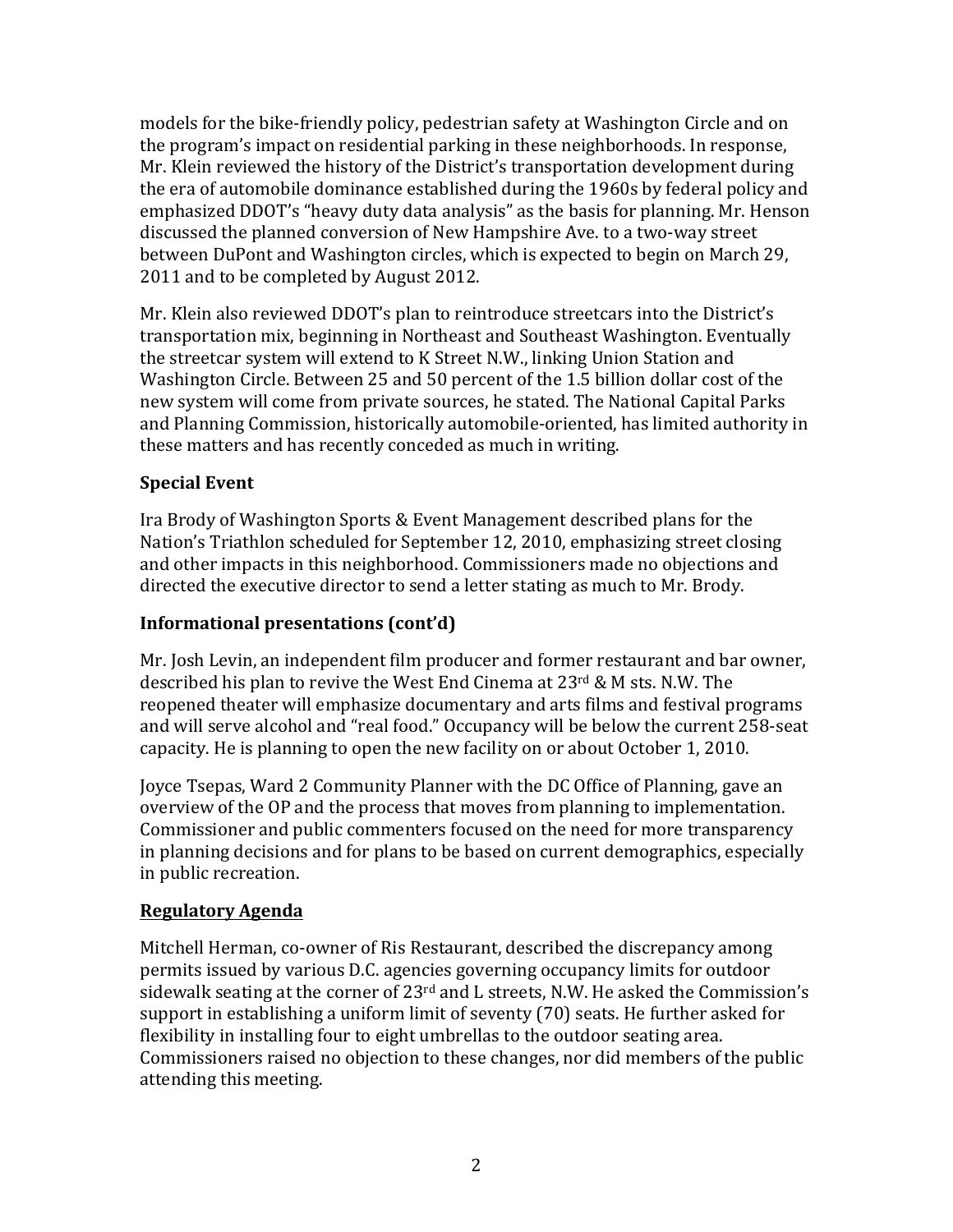Commissioner Harmon introduced a resolution on the value of Voluntary Agreements attached to liquor licenses and on the application from Panutat LLC to establish a new nightclub in our neighborhood, now pending before the Alcoholic Beverages Control Board. The resolution was adopted by a vote of 5-0 and is attached to these minutes as Appendix 1.

In adopting this resolution, the Commission was guided by public statements made by Mayor Fenty and by Attorney General Peter Nickles that Voluntary Agreements negotiated by Advisory Neighborhood Commissions and ABRA license applicants are contracts entitled to constitutional protection. A copy of a letter to the Mayor reiterating this opinion is attached as Appendix 2.

## **Administration and Commissioner/Committee Reports**

Commissioner Coder moved adoption of the June 16 meeting minutes. The motion passed by a vote of 5-0.

Treasurer Malinen presented the  $3<sup>rd</sup>$  Quarter financial report prepared by Executive Director Williams and moved its adoption. The motion passed by a vote of 4-0.

Mr. Williams presented a report on the previously locked file cabinets housed in the West End Library and discussed plans for consolidating these files with those held by him and by commissioners. Discussion focused on bringing the ANC's practices into line with DC government retention schedules and archives policy.

There being no further business, the Commission adjourned at 9:28 PM.

Minutes approved October 13, 2010 by a vote of  $6-0$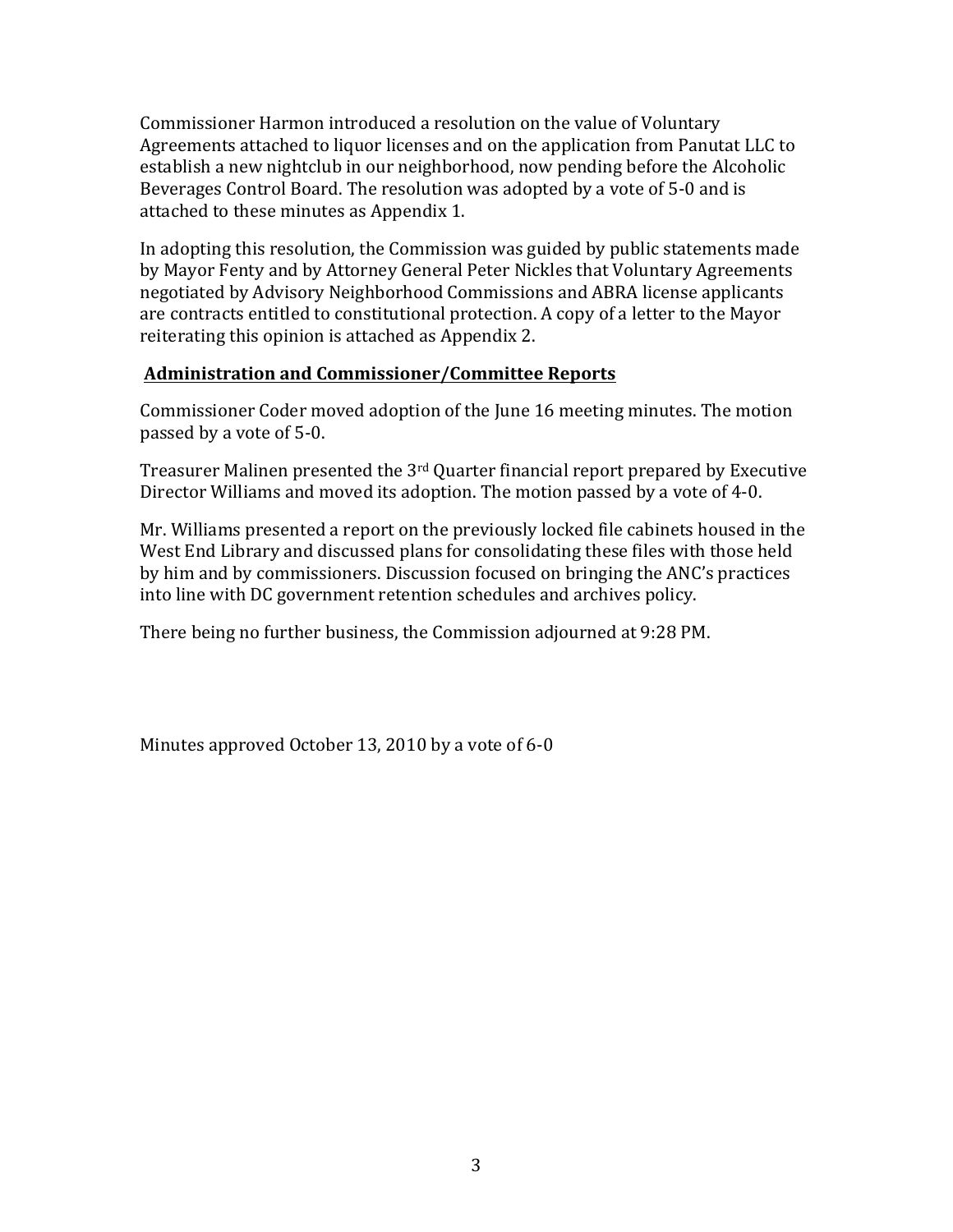# **Appendix 1**

## ANC 2A RESOLUTION ON VOLUNTARY AGREEMENTS

WHEREAS Advisory Neighborhood Commission 2A, serving Foggy Bottom and the West End ("Commission" or "ANC 2A") is relying and has relied on the ABRA License Application No. 75871-Retail Class "C" Night Club dated September 21, 2006 by Acott Ventures LLC, which stated that Acott Ventures LLC sought a Retail CN night club license for *both the first floor and basement* of 2131 K Street, NW, Washington, DC for a nightclub known as Shadow Room a/k/a Shadows (See Acott Ventures LLC ABRA Application dated  $9/21/06$  attached as Exhibit A);

WHEREAS ANC 2A is relying and has relied on the ABRA Order dated September 5, 2007 which limited the operations of the Shadows Nightclub located at 2131 K Street, NW, Washington, DC, on *both the first floor and basement* to total occupancy of 300 persons (See ABRA 9/5/07 Order attached as Exhibit B);

WHEREAS on November 2, 2008, Acott Ventures, LLC ("Shadows" or "Shadow Room") and ANC 2A entered into a Voluntary Agreement in response to a "substantial change" application filed by Shadows for increased hours and occupancy, whereby Shadows agreed to withdraw its request for increased occupancy for both the first floor and basement of 2131 K Street, NW, in exchange for the ANC 2A agreement for increased hours for Shadows. See Exhibit C attached, ¶ 3 of Voluntary Agreement. 

WHEREAS on November 12, 2008, ABRA issued an Amended Order on Voluntary Agreement, which clearly states that the Shadow Room license covers the first floor and basement of 2131 K Street, N.W. See Exh. D. This Order states

"The official records of the Alcoholic Control Board (Board) reflect that Acott Ventures, LLC t/a Shadow Room (Applicant), holder of a Retailer's Class "CN" license at premises 2131 K Street, N.W. has filed an Application for a Substantial Change to extend its hours of operation and sales and to increase its patron capacity on the *establishment's two floors*." (Emphasis supplied noting that the only two floors on the Shadow Room September 21, 2006 ABRA Application are the "first floor and basement" of 2131 K Street, N.W.)

WHEREAS the same owners of Acott Ventures LLC (Das Swaptek, Steve Acott, and Panutat Khunachak) formed Panutat LLC, which applied for New License No. ABRA-083267 (Retail Class "C" Night Club) for the basement 2131 K Street, NW, for a nightclub to be known as Sanctuary 21, which location was already subject to the Alcoholic Beverage Control Board's 9/5/07 Order expressly limiting occupancy on *both the first floor and basement* of this location to a total of 300 persons and to the ANC 2A voluntary agreement dated  $11/2/08$ , which relied on this 300 person total occupancy limit on both the first floor and basement of 2131 K Street in granting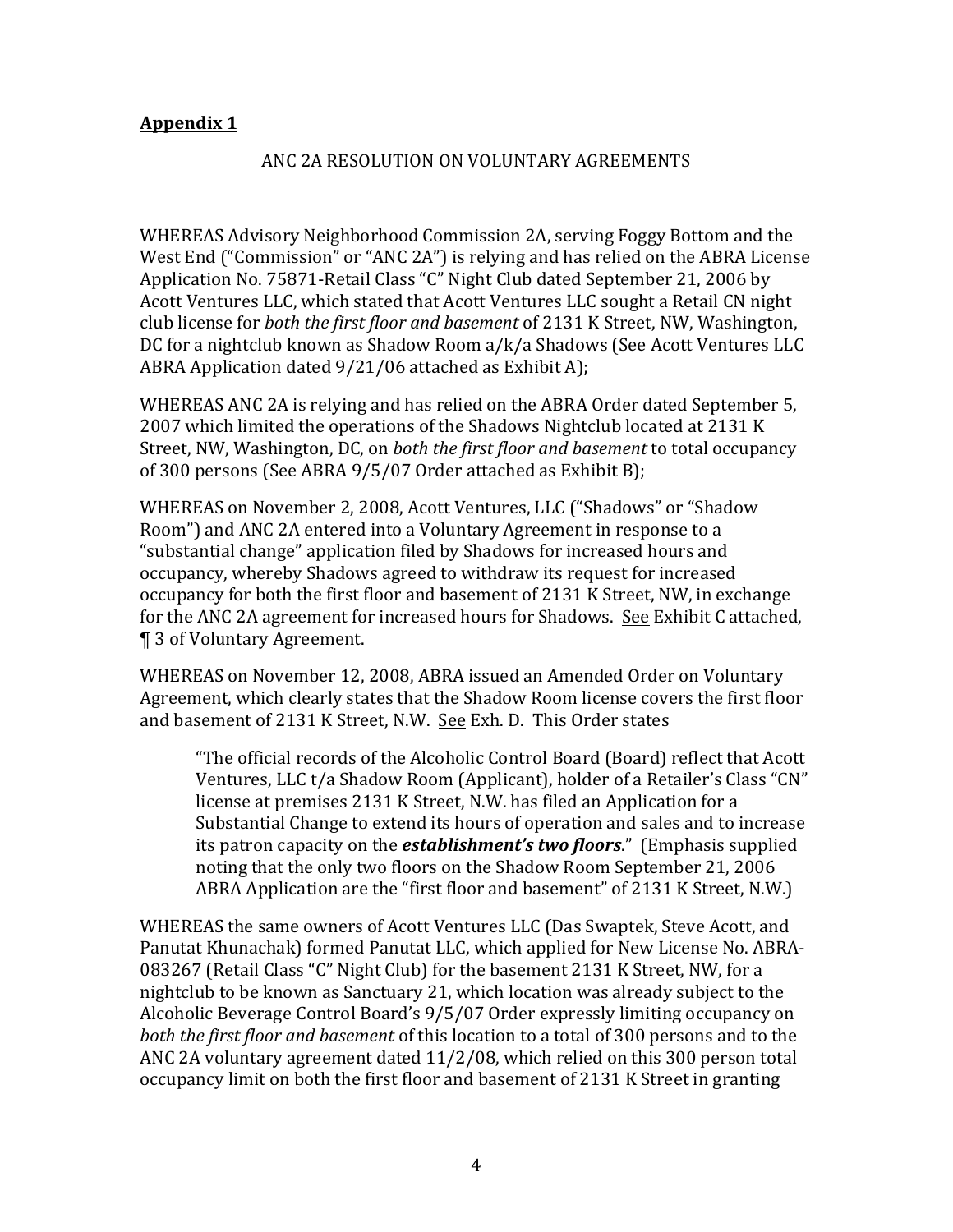Acott Ventures increased hours (See Panutat LLC nightclub application dated  $10/15/09$  attached as Exhibit E);

WHEREAS, ANC 2A voted unanimously on January 20, 2010 to protest the ABC Application of Panutat, LLC for New License No. ABRA-083267 for the basement space at 2131 K Street, NW since it was identical to the basement space under the license of Acott Ventures LLC and controlled by the Alcoholic Beverage Control Board's 9/5/07 Order, as well as the Voluntary Agreement with ANC 2A;

WHEREAS at the hearing on April 28, 2010, the Board orally denied Protestants' motion to dismiss Panutat, LLC's application for a new license and proceeded with the protest hearing by incorrectly concluding that the Sanctuary 21 Retail CN Application is for a different location than the Shadow Room Retail CN license "because ABRA records indicate that the ABC license for Shadow Room does not include the basement of 2131 K Street";

WHEREAS, it has come to ANC 2A's attention that ABRA has adopted a new policy of rejecting voluntary agreements between applicants for a liquor license and other ANCs and such action is unprecedented;

**THEREFORE, BE IT RESOLVED** that ANC 2A has been and remains opposed to the issuance of a new Retail CN nightclub license for Panutat LLC for operation of a "new" nightclub in the same basement space at 2131 K Street, NW which is in conflict with and contrary to prior board rulings for the same space for the Shadow Room with an occupancy limitation;

**THEREFORE, BE IT FURTHER RESOLVED** that ANC 2A also expresses its grave concern over the Board's repudiation of its Voluntary Agreement dated 11/2/08 with Acott Ventures LLC and failure to respect ANC voluntary agreements in general.